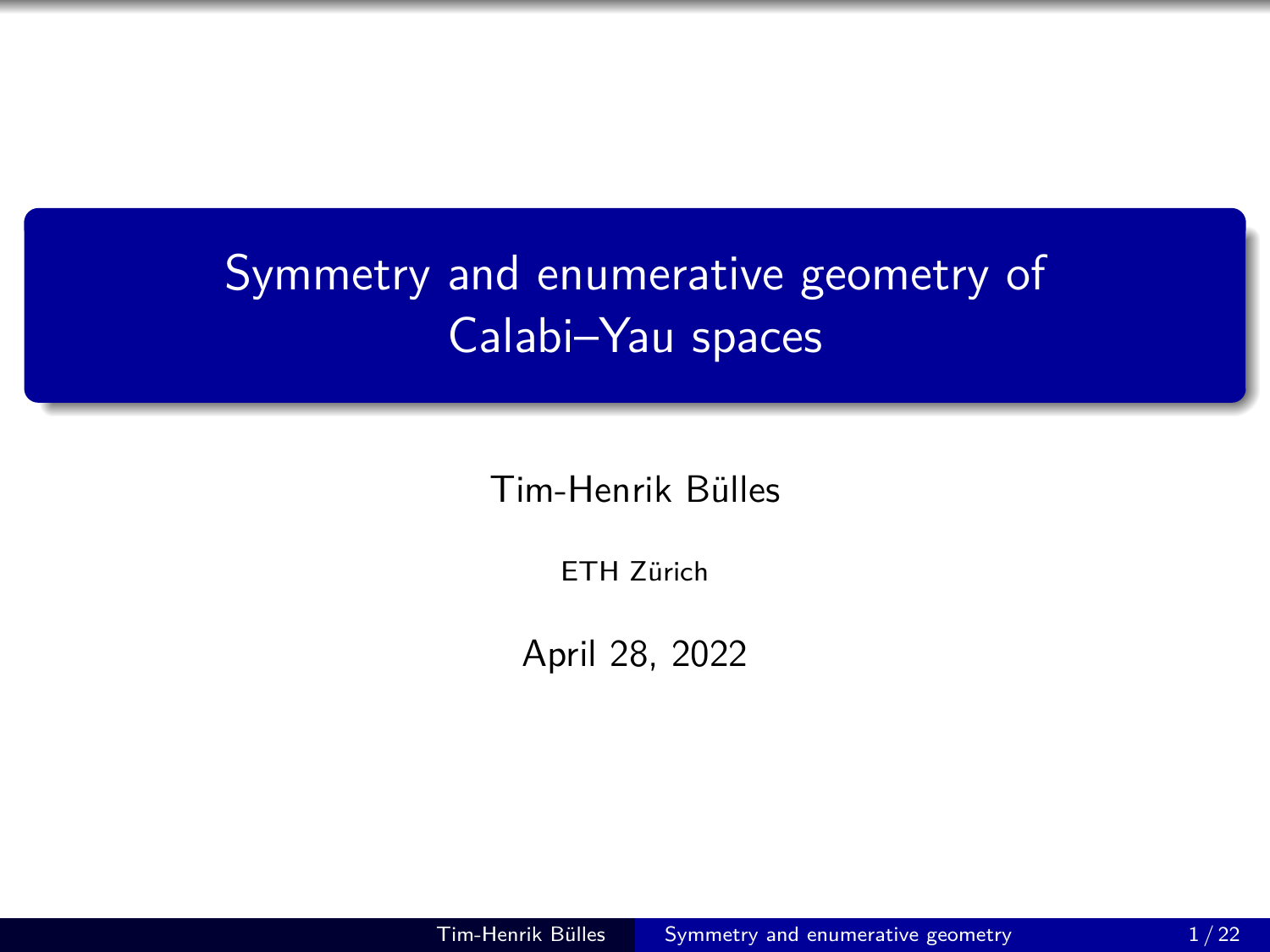- Calabi–Yau spaces
- **•** Enumerative geometry
- Symmetry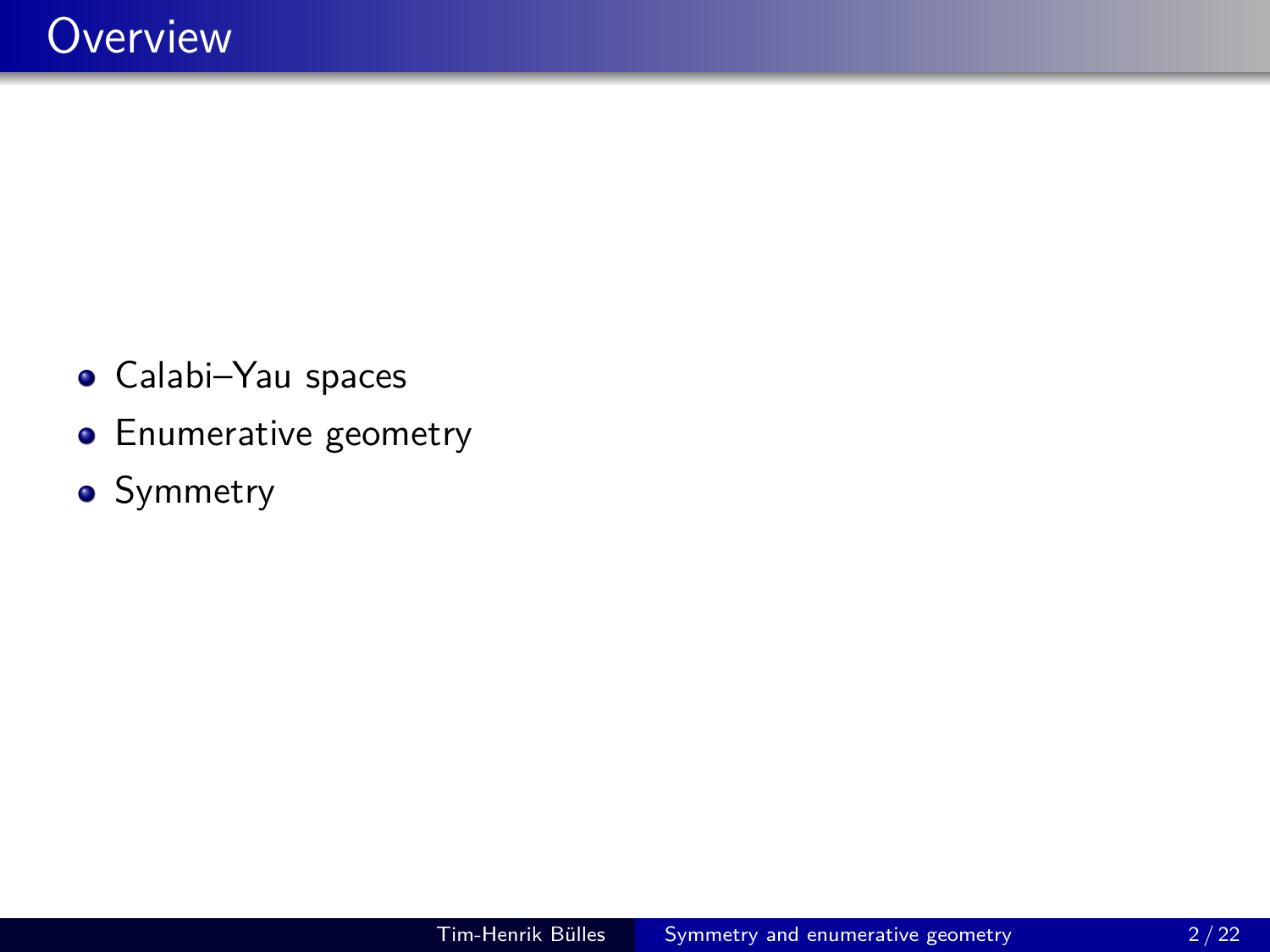$\bullet$  X - complex smooth projective variety with

$$
\omega_X \cong \mathcal{O}_X\,,\quad H^1(S,\mathcal{O}_X)=0
$$

• 2-dim: S - complex smooth projective K3 surface, e.g. Fermat quartic  $S \subset \mathbb{P}^3$  zero locus of

$$
x_0^4 + x_1^4 + x_2^4 + x_3^4 = 0
$$

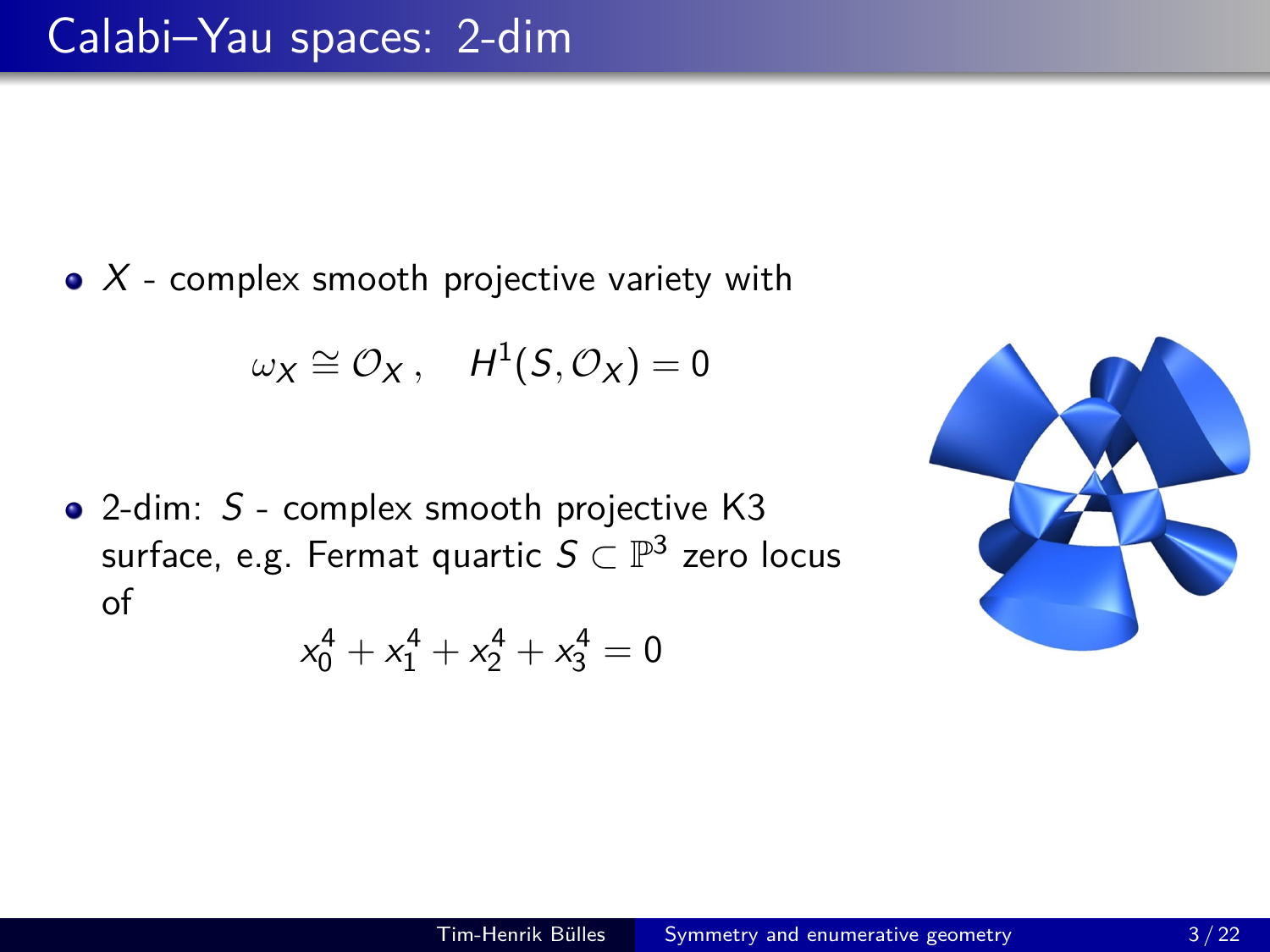3-dim:  $X$  - e.g. Fermat quintic  $X \subset \mathbb{P}^4$  zero locus of

$$
x_0^5 + x_1^5 + x_2^5 + x_3^5 + x_4^5 = 0
$$

• Often, 2- and 3-dim come together:

$$
\pi\colon X\to \mathsf{C}
$$

with  $C$  a curve, fibers  $S_t = \pi^{-1}(t)$  are K3 surfaces

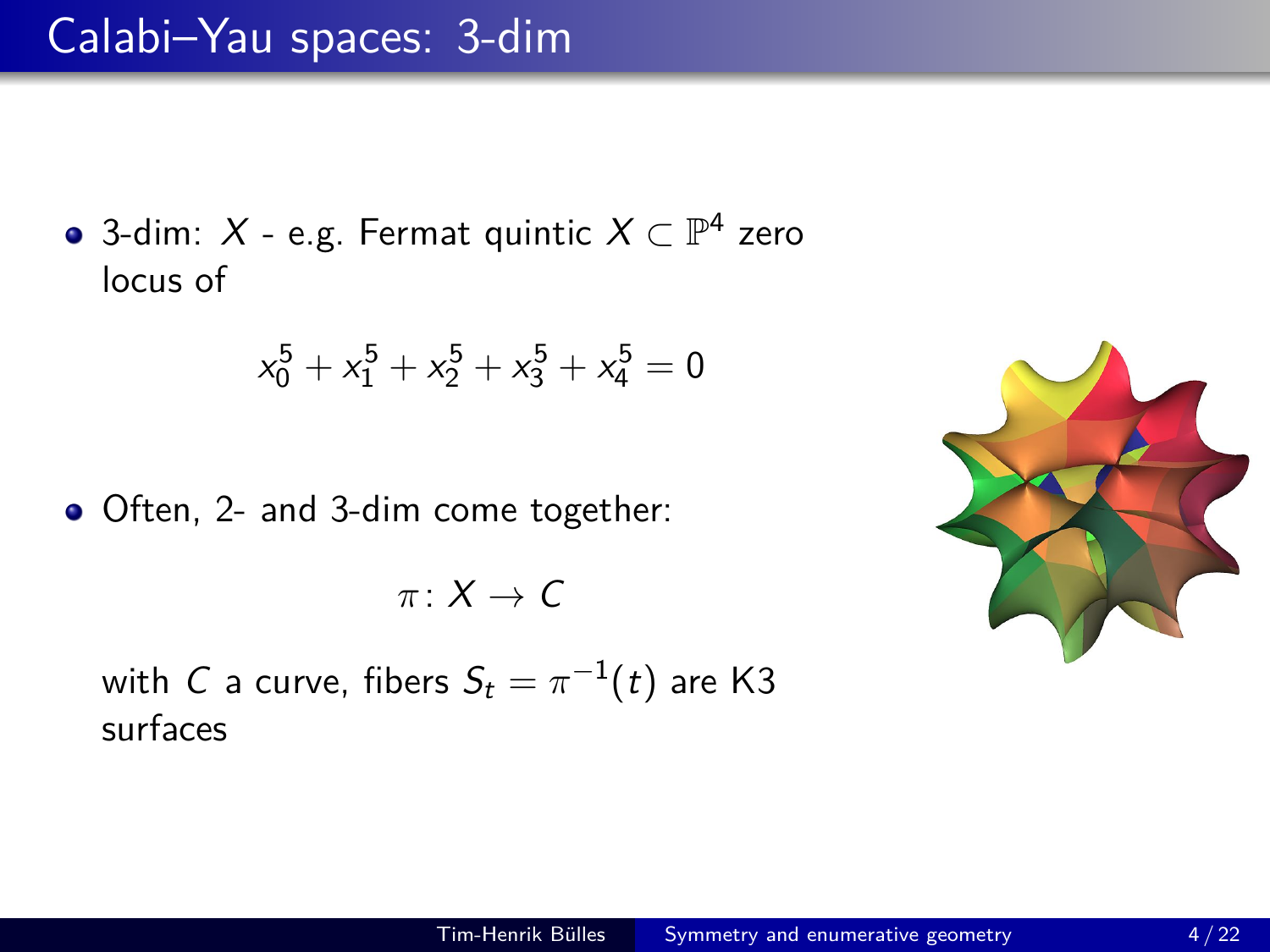### STU model - CY3

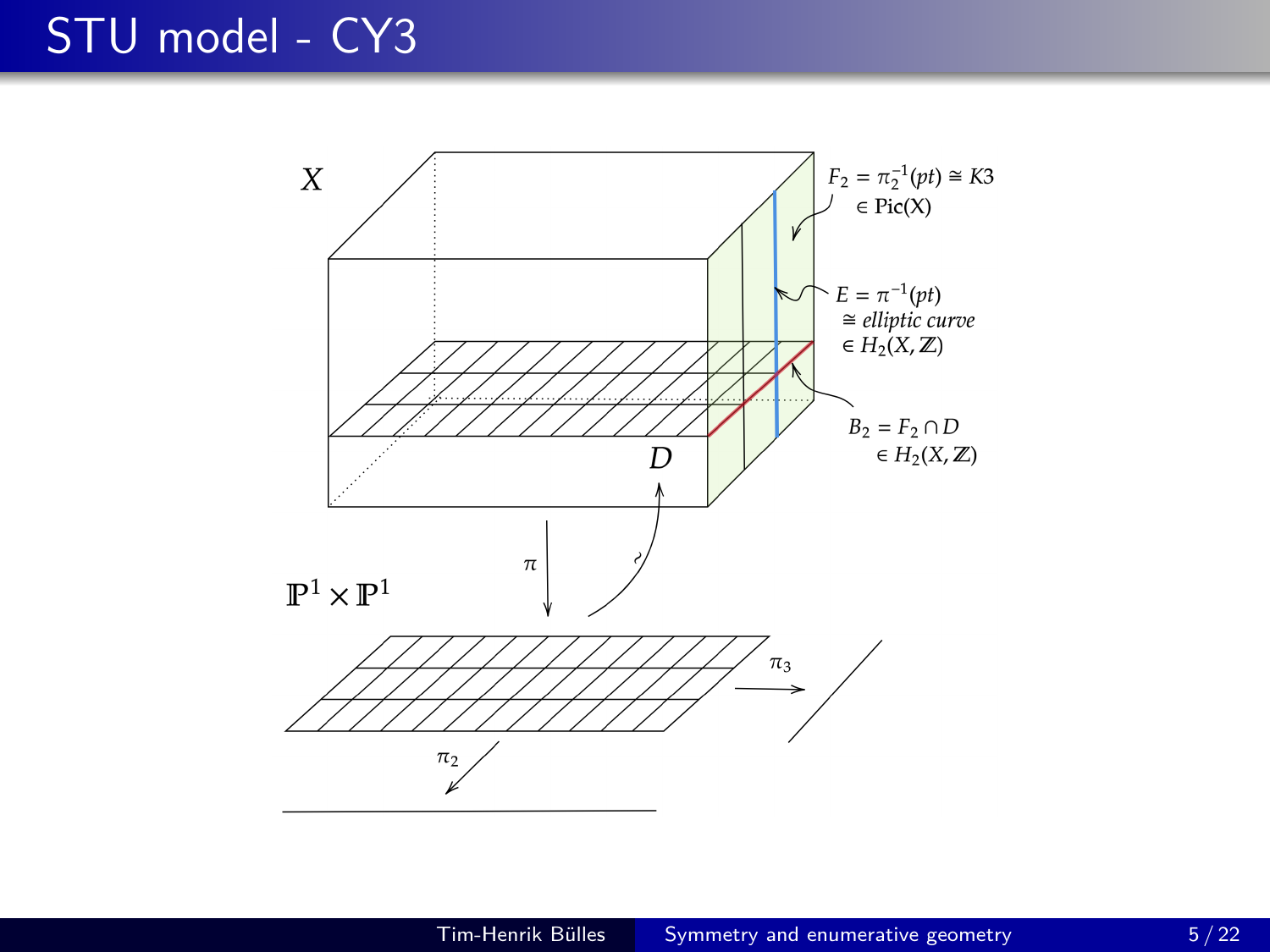• 
$$
g \in \mathbb{Z}_{\geq 0}
$$
 and curve class  $\beta \in H_2(X, \mathbb{Z})$ 

- **Q:** #{ genus g curves in X of class  $\beta$  } = ??
- $X \subset \mathbb{P}^4$  quintic,  $\beta = [\ell]$  for a line  $\ell \subset X$ :

$$
n_{0,\beta} = 2875
$$
,  $n_{0,2\beta} = 609250$ ,  $n_{0,3\beta} = 317206375$ , ...  
\n $\#\{\text{lines}\}$ ,  $\#\{\text{conics}\}$ ,  $\#\{\text{twisted cubics}\}$ , ...

(Schubert 19<sup>th</sup> century, Katz, Ellingsrud–Strømme, Kontsevich, Mirror Symmetry [COGP],...)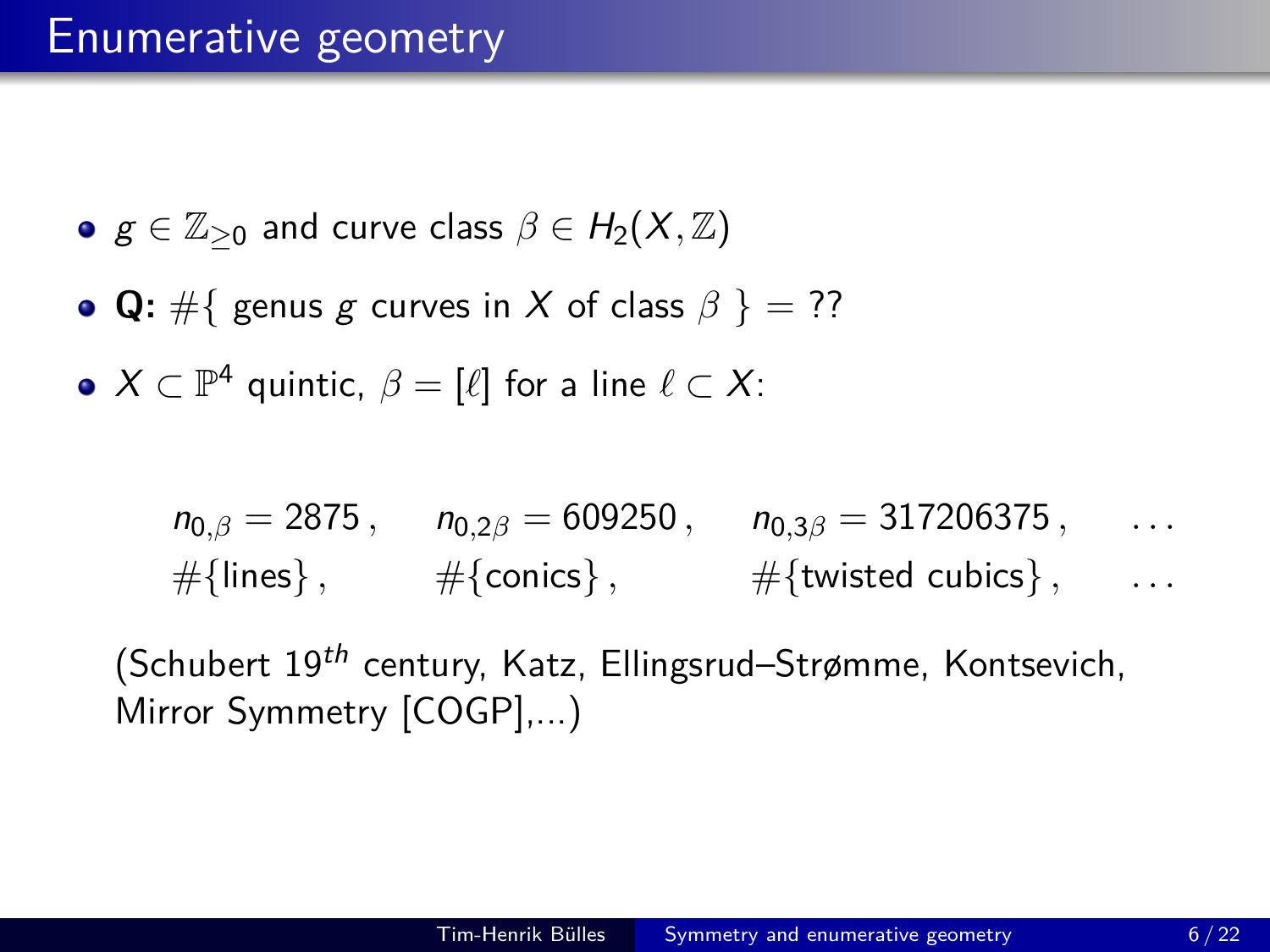Gromov–Witten invariants | Pandharipande–Thomas invariants  $\mathrm{GW}_{\mathcal{g},\beta}^{\boldsymbol{X}}\in\mathbb{Q}$  counting  $\begin{array}{ccc} \mathrm{PT}_{n}^{\boldsymbol{X}}\end{array}$  $PT_{n\beta}^{\chi} \in \mathbb{Z}$  counting  $f: C \rightarrow X$  $\mathcal{O}_Y \stackrel{s}{\rightarrow} F$ with  $C$  at most nodal,  $\qquad \qquad$  with  $F$  pure 1-dimensional,  $|\mathsf{Aut}(f)| < \infty$ ,  $|\qquad \text{coker}(s)$  is 0-dimensional,  $f_*[C] = \beta$ ,  $[F] = \beta$ ,  $g(C) = g$ ,  $\chi(F) = n$ .

 $GW \leftarrow \frac{MNOP}{P} \rightarrow PT$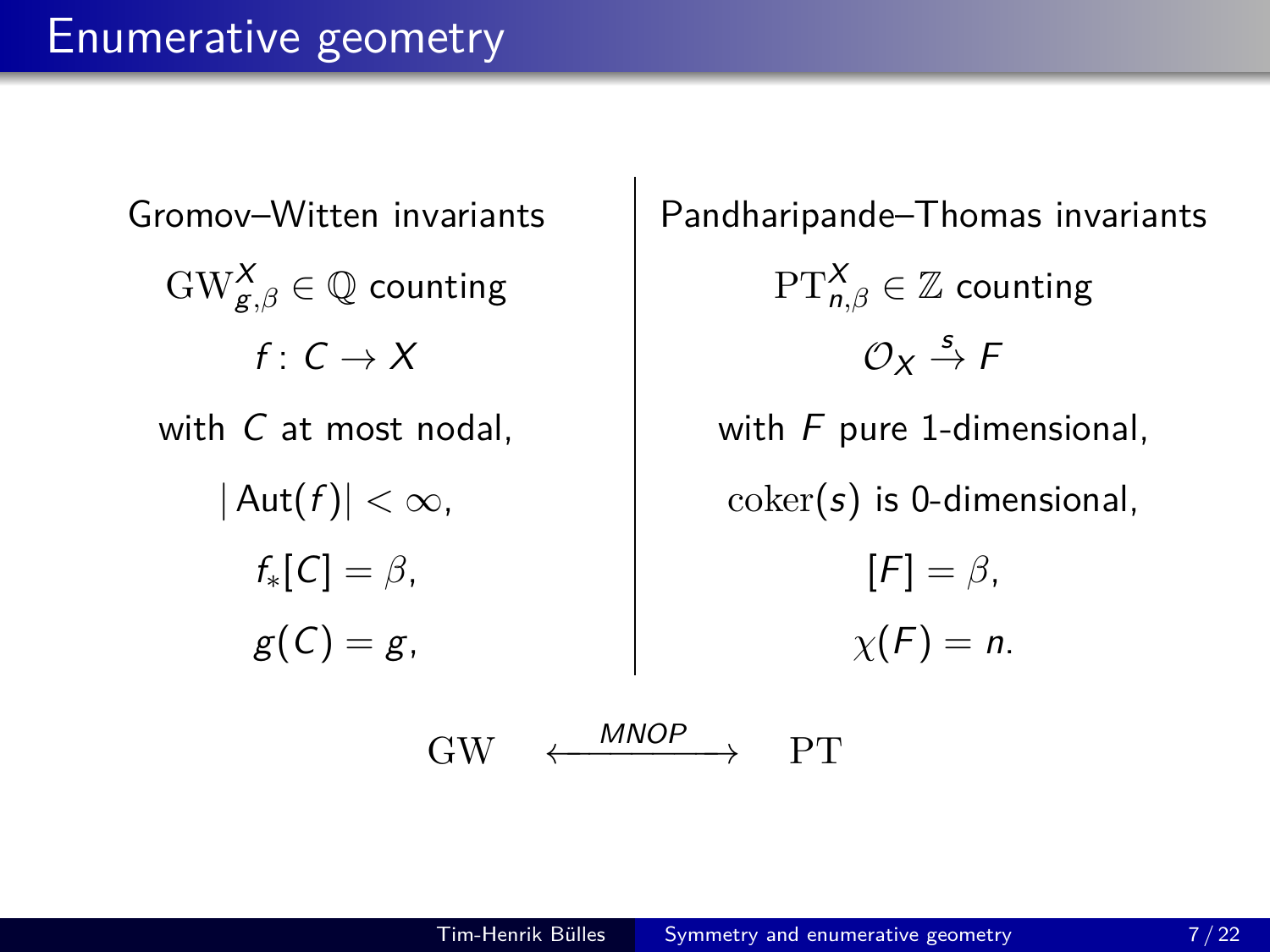**Upshot:** Partition function  $(q = -e^{iu})$ 

$$
Z^X = \exp\left(\sum_{g,\beta} \text{GW}_{g,\beta}^X u^{2g-2} z^{\beta}\right) = \sum_{n,\beta} \text{PT}_{n,\beta}^X q^n z^{\beta}
$$

**• Very hard to study:** Solved for local geometries and  $K3 \times E$ , otherwise only partial results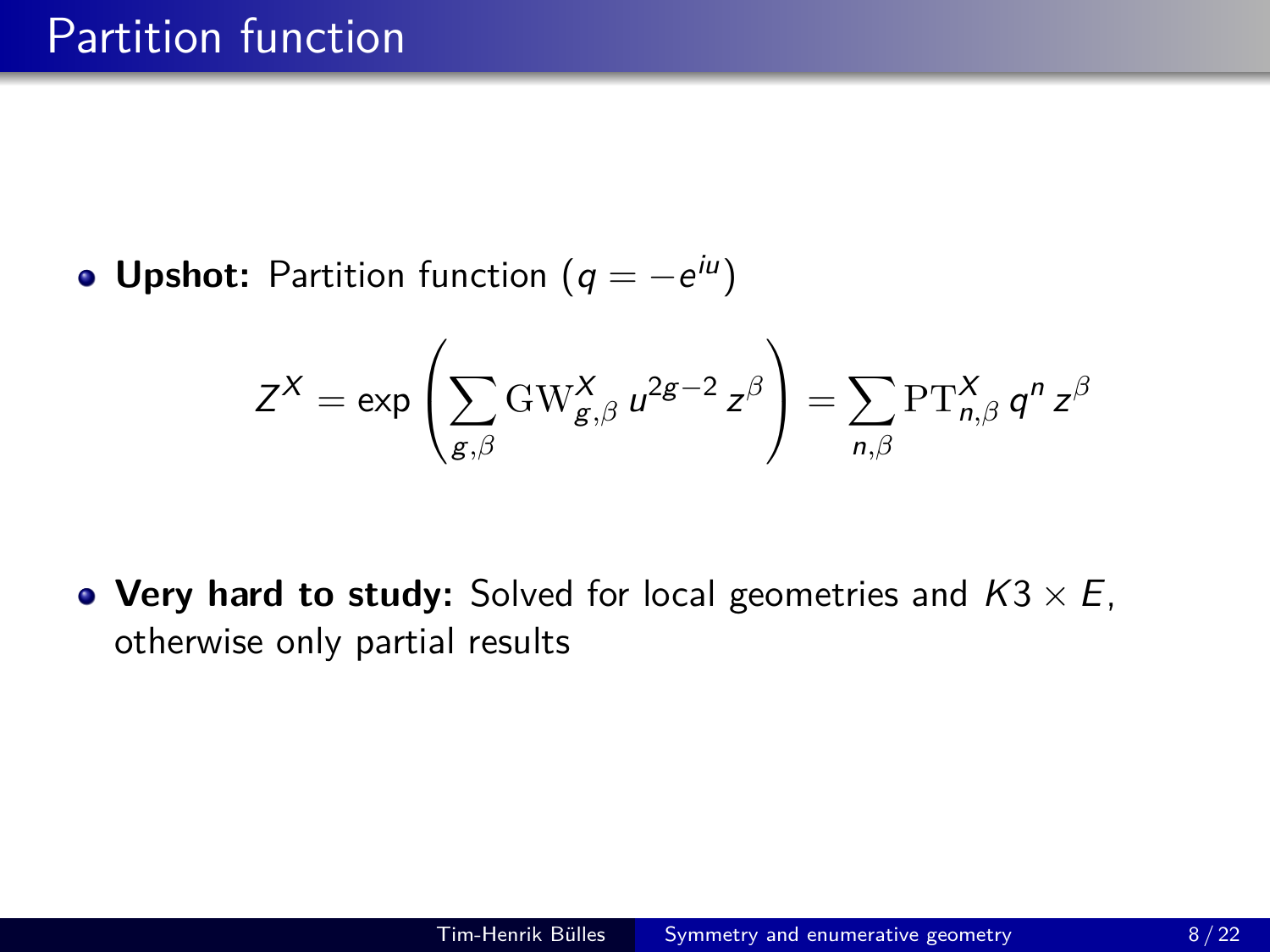### Partition function

**Key:** Understand parts of  $Z^X$  as *functions.* 



GW PT

Interaction with moduli of curves  $\overline{M}_{g,n}$  and stable maps  $\overline{M}_{g,n}(S,\beta)$ 

modular forms and the rational functions

Interaction with derived category  $D^b(X)$  and stability conditions

Tautological relations Tautological relations and Hall algebras, wall-crossing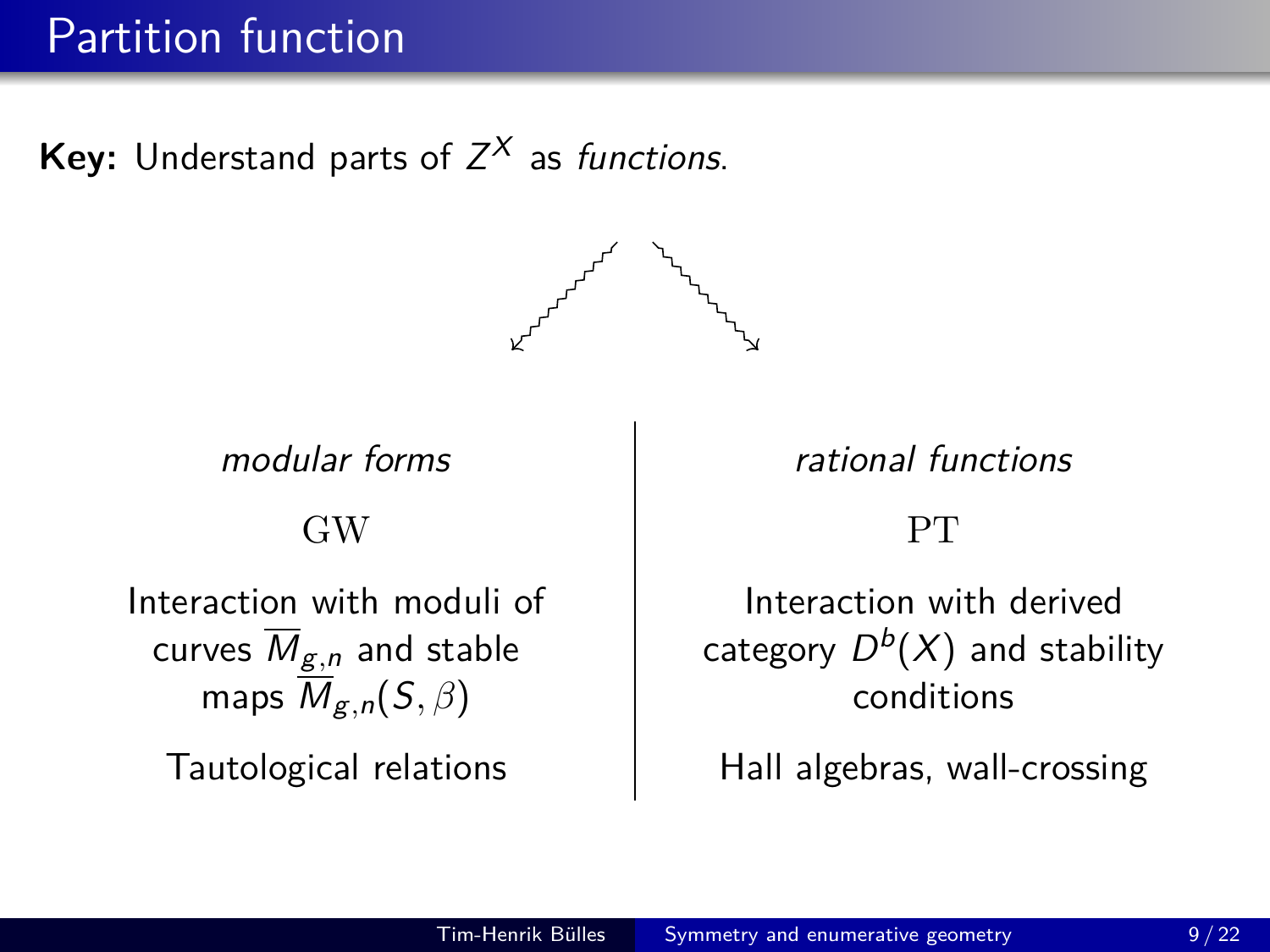#### Theorem (Bridgeland, Toda '16)

For each *β* the generating series

$$
\sum_{n\in\mathbb{Z}}\operatorname{PT}_{n,\beta}^X q^n
$$

is the expansion of a rational function  $f_\beta$  satisfying the symmetry

 $f_{\beta}(1/q) = f_{\beta}(q)$ 

Typical example (contribution of isolated rational curve):

$$
f(q)=\frac{q}{(1-q)^2}
$$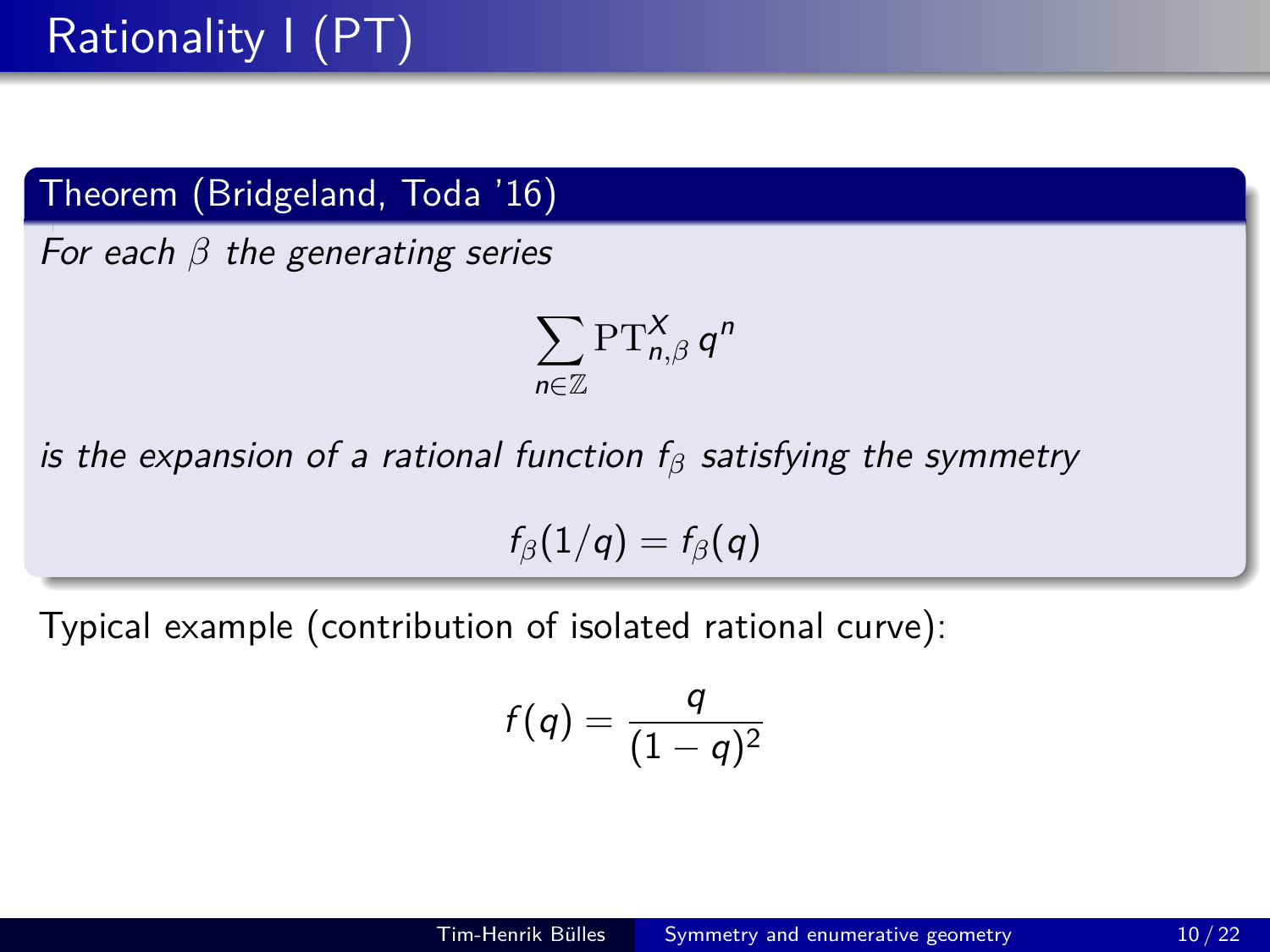• View stable pairs

$$
\mathcal{O}_X \stackrel{s}{\to} \digamma
$$

as 2-term complex in derived category  $D^b(X)$ 

**General principle:** 

Symmetry of the derived category  $\phi \in$  Aut  $(D^b(X))$ ↓ Constraints on curve counting on X

• Rationality/ Symmetry in  $q$ :

$$
\phi = \mathbb{D}^X = R\mathcal{H}om(-, \mathcal{O}_X)[2]
$$

$$
(n, \beta) \mapsto (-n, \beta)
$$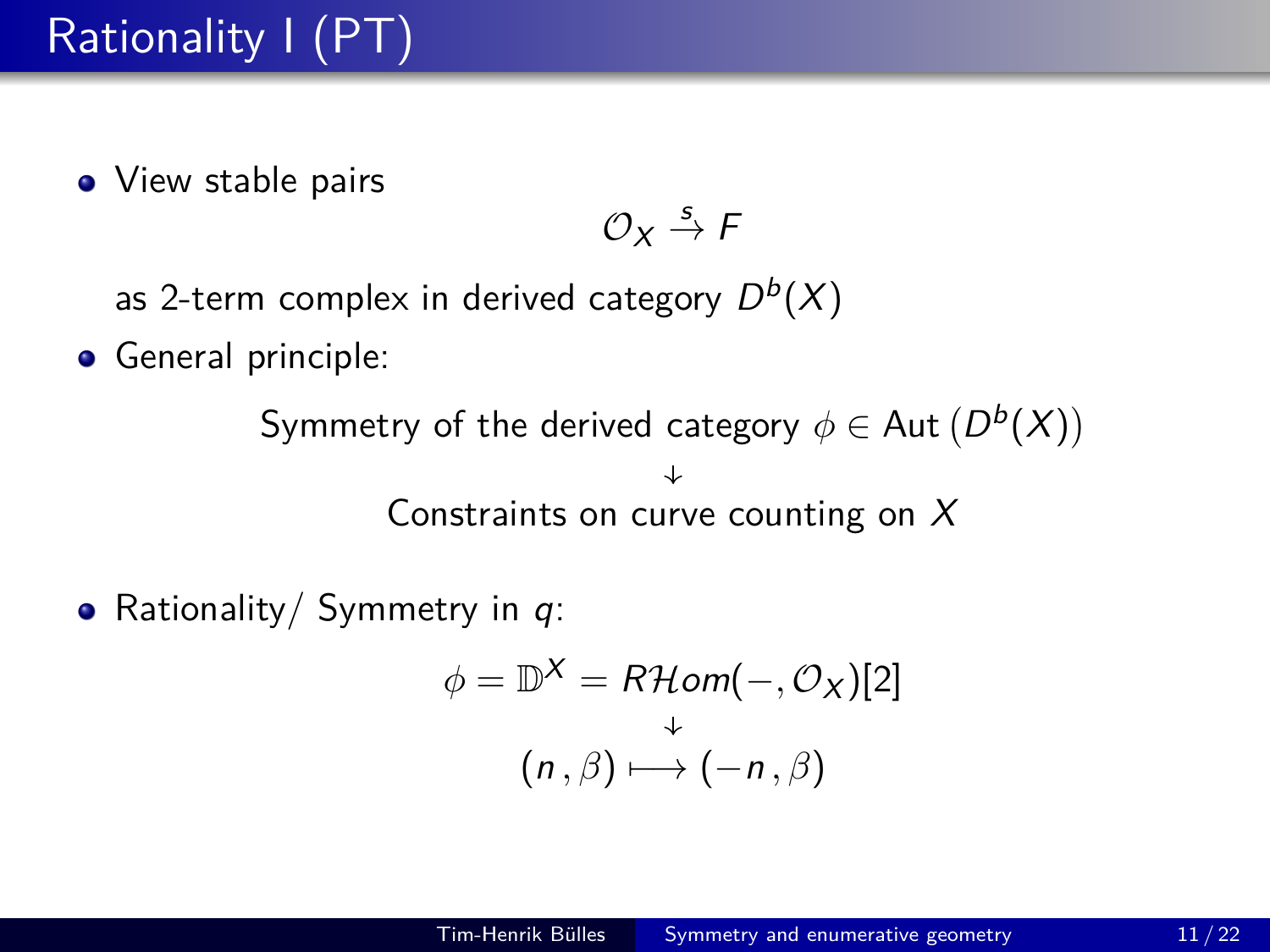- Surface  $W$  a  $\mathbb{P}^1$ -bundle (over some curve)
- X Calabi–Yau 3-fold containing  $W \subset X$
- $\mathsf{b}\in H_2(X,\mathbb{Z})$  the class of the  $\mathbb{P}^1\text{-ruling}$  of  $W$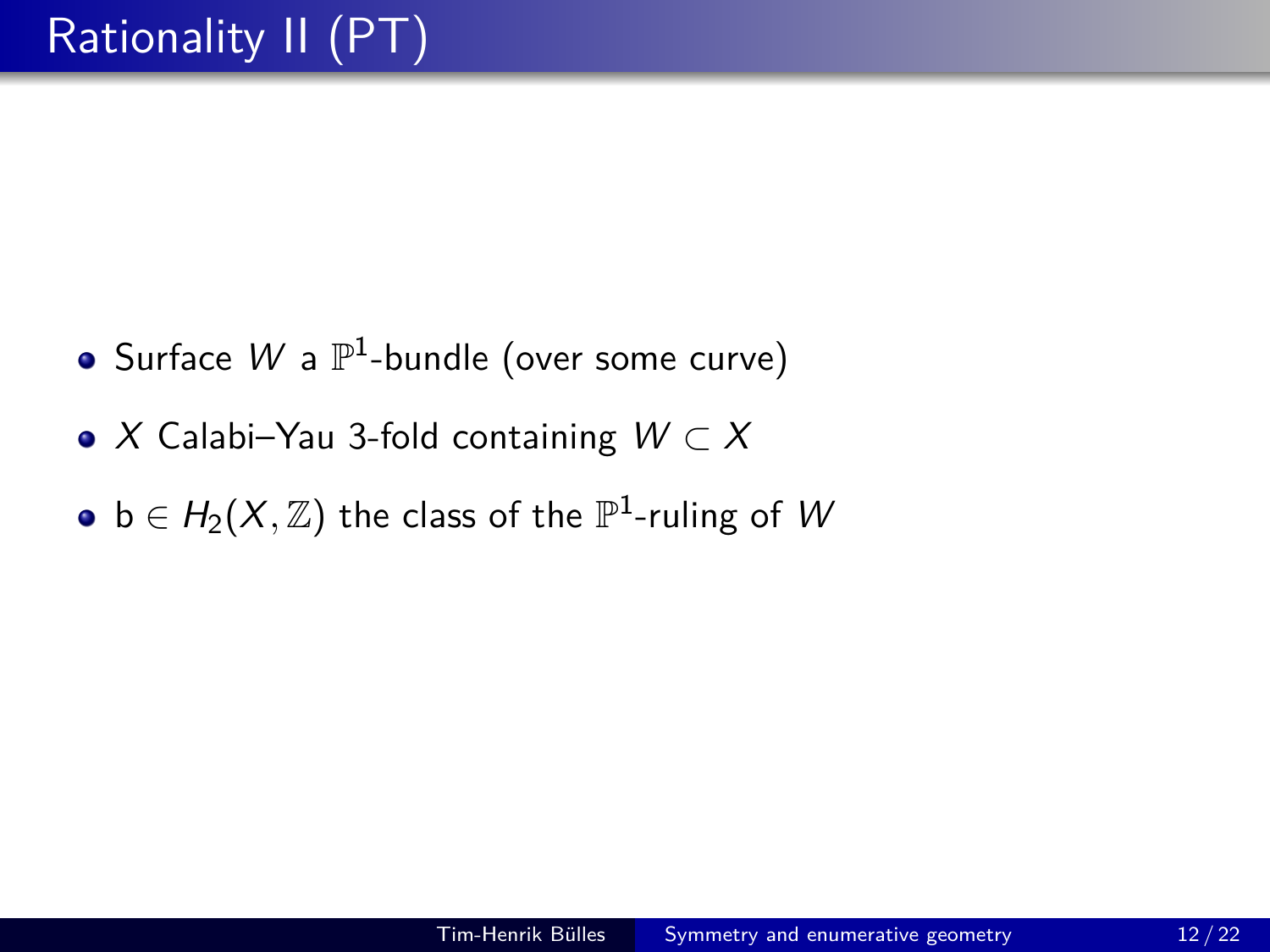## Rationality II (PT)



 $\mathbb{Z}_2$ -involution:  $\beta \mapsto \beta' = \beta + (\mathsf{w} \cdot \beta)$  b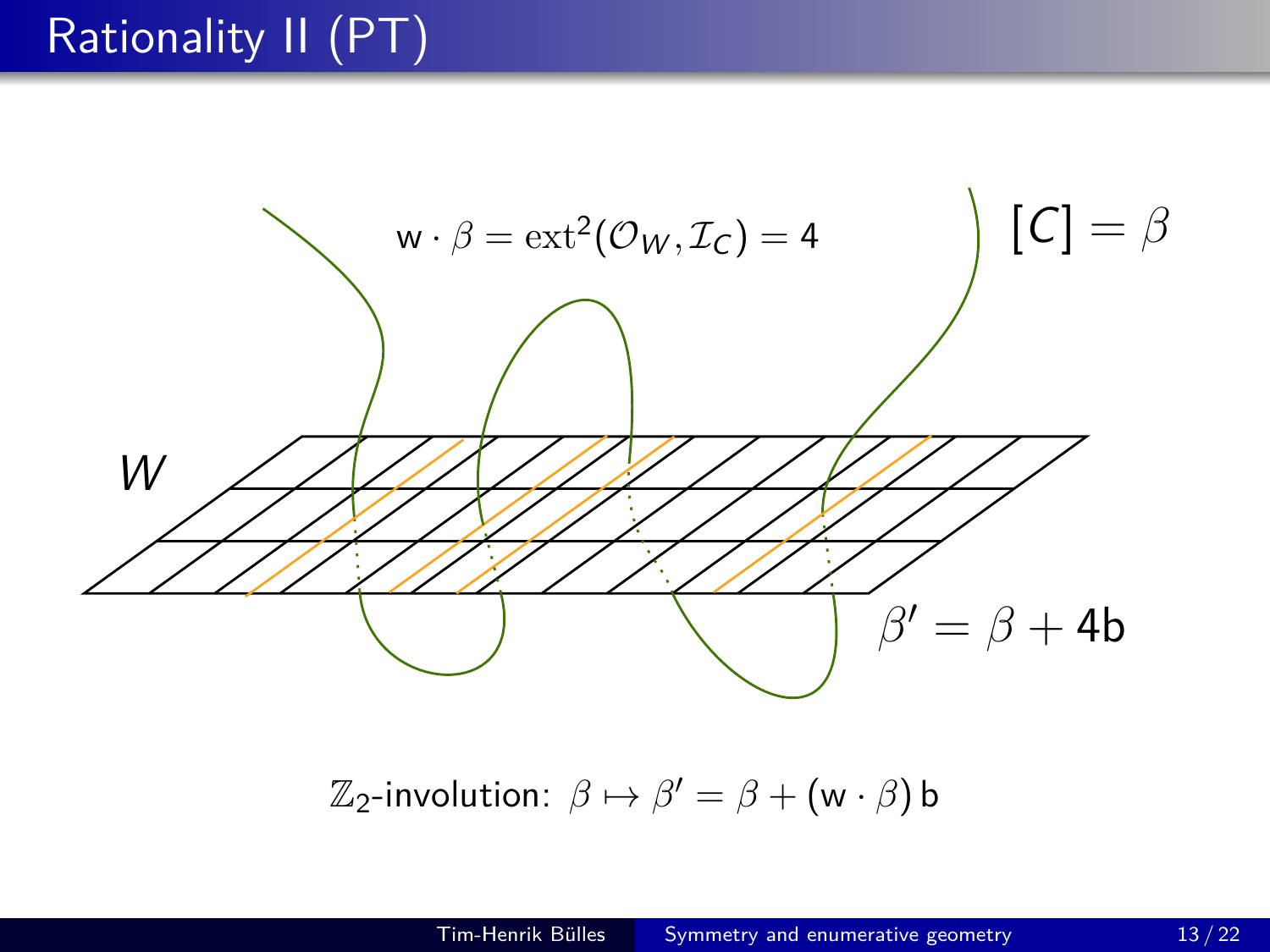• For all  $\beta \in H_2(X, \mathbb{Z})$  define

$$
\mathrm{PT}_{\beta}(q,Q) = \sum_{n,j \in \mathbb{Z}} \mathrm{PT}_{n,\beta+j\mathsf{b}} \, q^n \, Q^j
$$

• For  $\beta = 0$  compute directly

$$
\mathrm{PT}_0(q,Q) = \prod_{j\geq 1} (1-q^j Q)^{(2g-2)j}
$$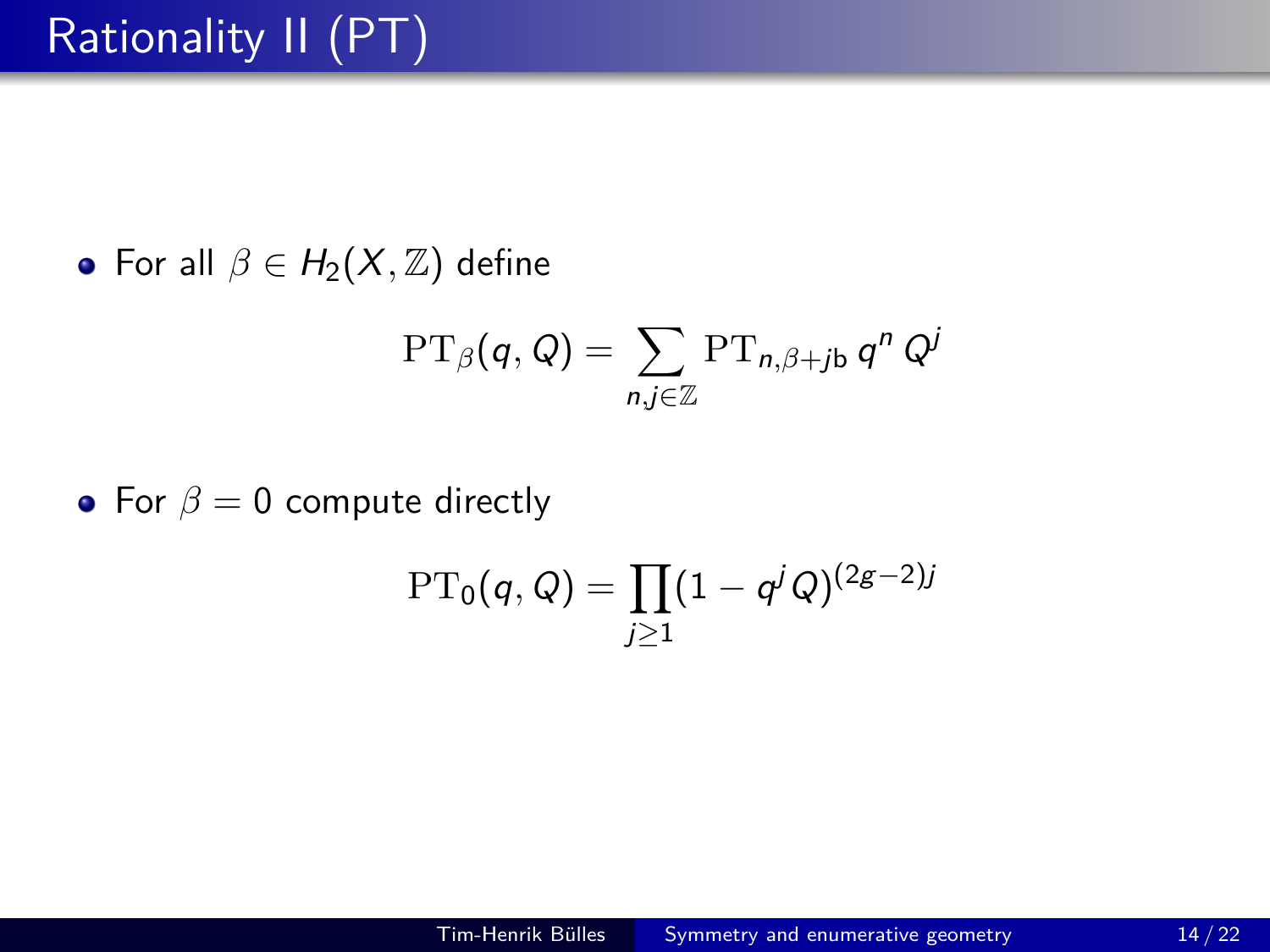Theorem (B.-Moreira '21)

$$
\frac{\operatorname{PT}_\beta(q,Q)}{\operatorname{PT}_0(q,Q)}\in\mathbb{Q}(q,Q)
$$

is the expansion of a rational function f*β*(q*,* Q) which satisfies the functional equations

$$
f_{\beta}(q^{-1},Q) = f_{\beta}(q,Q),
$$
  

$$
f_{\beta}(q,Q^{-1}) = Q^{-w \cdot \beta} f_{\beta}(q,Q)
$$

Predicted by physics, at least in the local case  $K_W$ (Klemm–Kreuzer–Riegler–Scheidegger '05)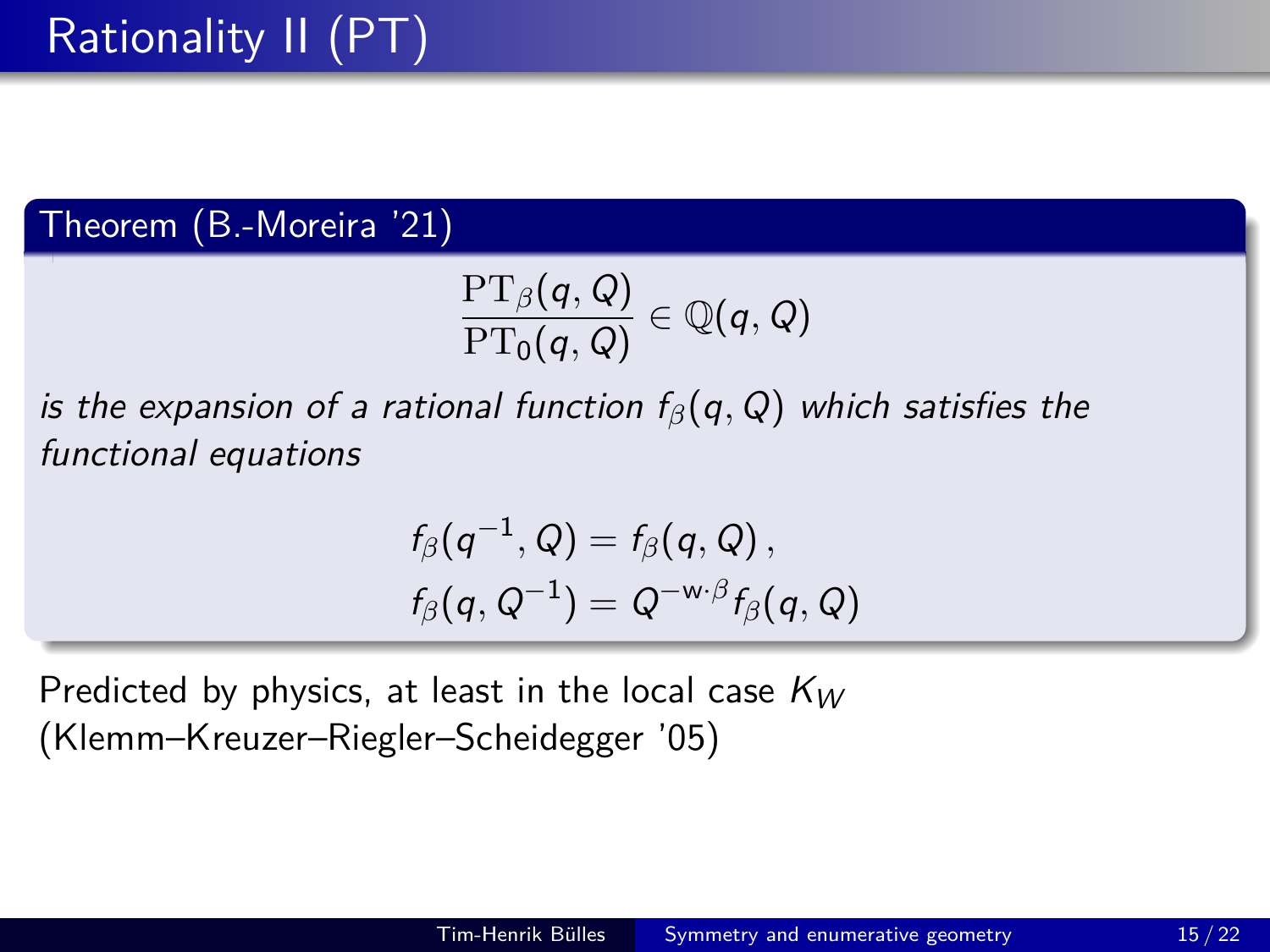$\bullet$  Geometry  $W \subset X$  leads to a spherical twist

$$
t_{\Phi} \in \text{Aut}\left(D^b(X)\right)
$$

• Rationality/ Symmetry in  $Q$ :

$$
\phi = t_{\Phi} \circ \mathbb{D}^{\mathsf{X}}
$$

$$
(n, \beta) \longmapsto (-n, \beta')
$$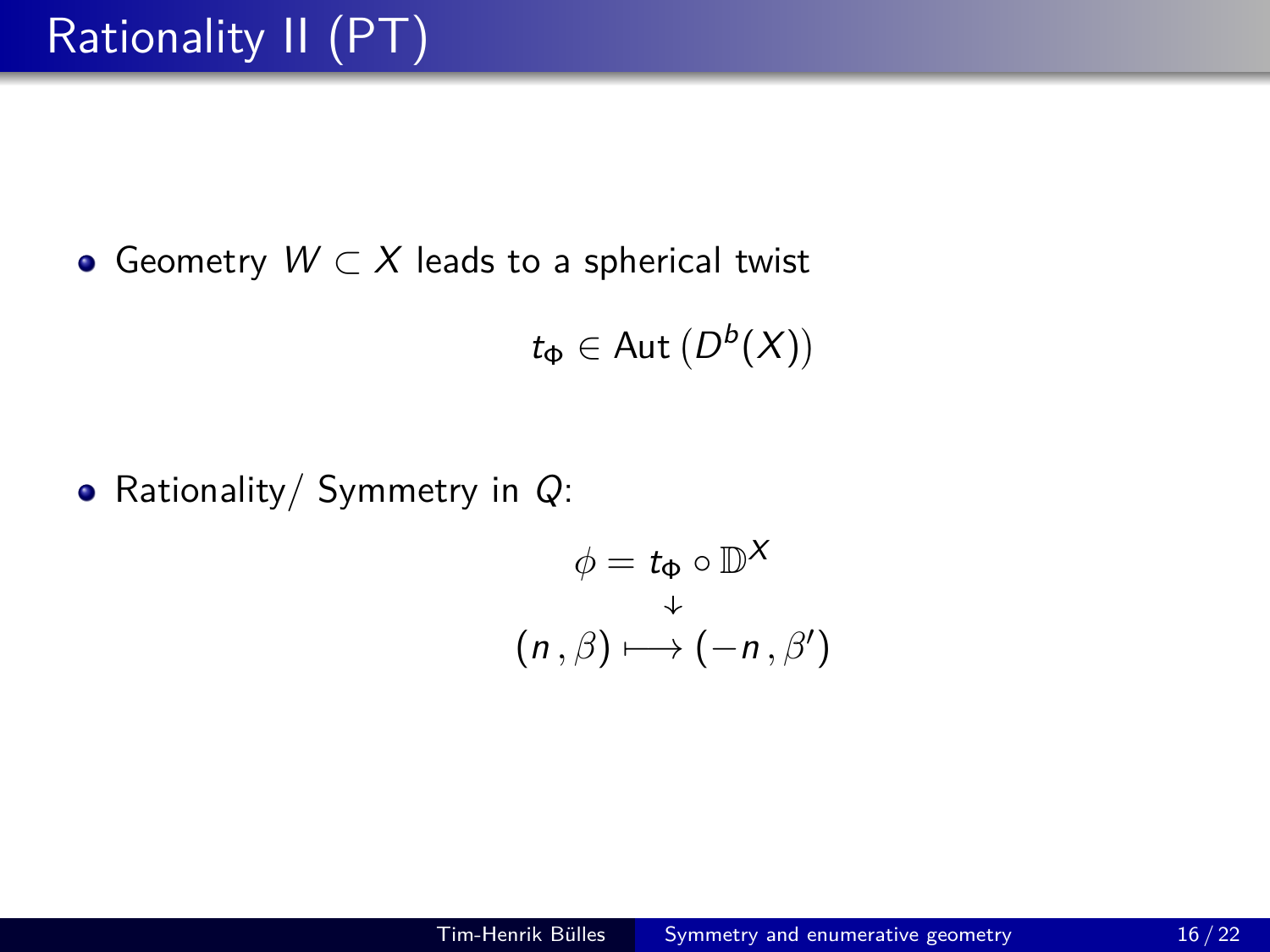## Rationality II (PT)

For  $X = K_{\mathbb{P}^1 \times \mathbb{P}^1}$  and  $\beta$  class of a line:

$$
f_{\beta}(-q, Q) = \frac{2q}{(1-q)^2(1-Q)^2}
$$
  
\n
$$
f_{2\beta}(-q, Q) = \frac{2q^4}{(1-q)^2(1-q^2)^2(1-qQ)^2(1-Q)^2}
$$
  
\n
$$
+ \frac{2q^4}{(1-q)^2(1-q^2)^2(q-Q)^2(1-Q)^2}
$$
  
\n
$$
+ \frac{2q^4}{(1-q)^4(1-qQ)^2(q-Q)^2}
$$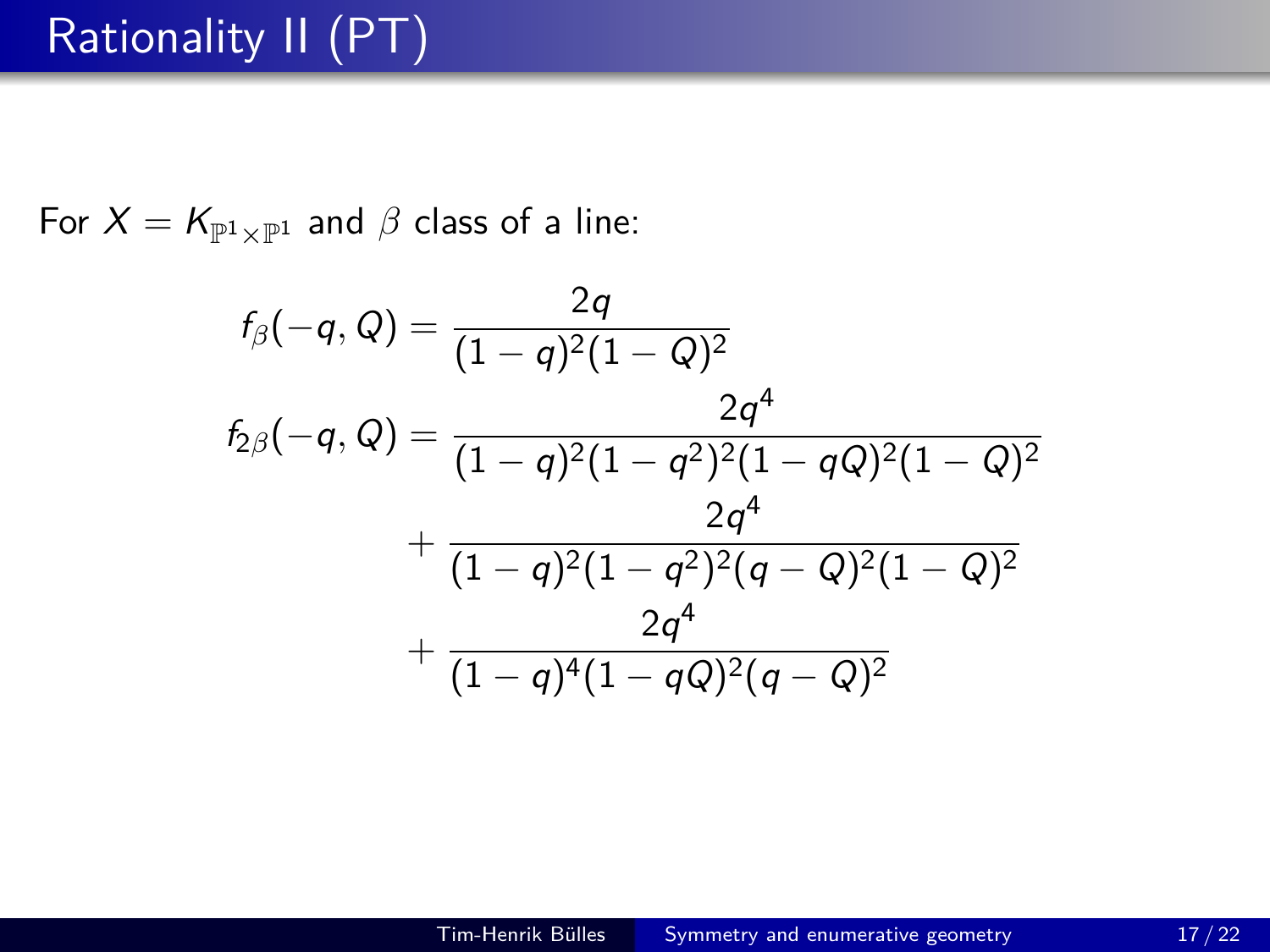### Partition function

**Upshot:** Partition function  $(q = -e^{iu})$ 

$$
Z^X = \exp\left(\sum_{g,\beta} \text{GW}_{g,\beta}^X u^{2g-2} z^{\beta}\right) = \sum_{n,\beta} \text{PT}_{n,\beta}^X q^n z^{\beta}
$$

**• Very hard to study:** Solved for  $K3 \times E$ , otherwise only partial results

**Key:** Understand parts of  $Z^X$  as *functions.* 

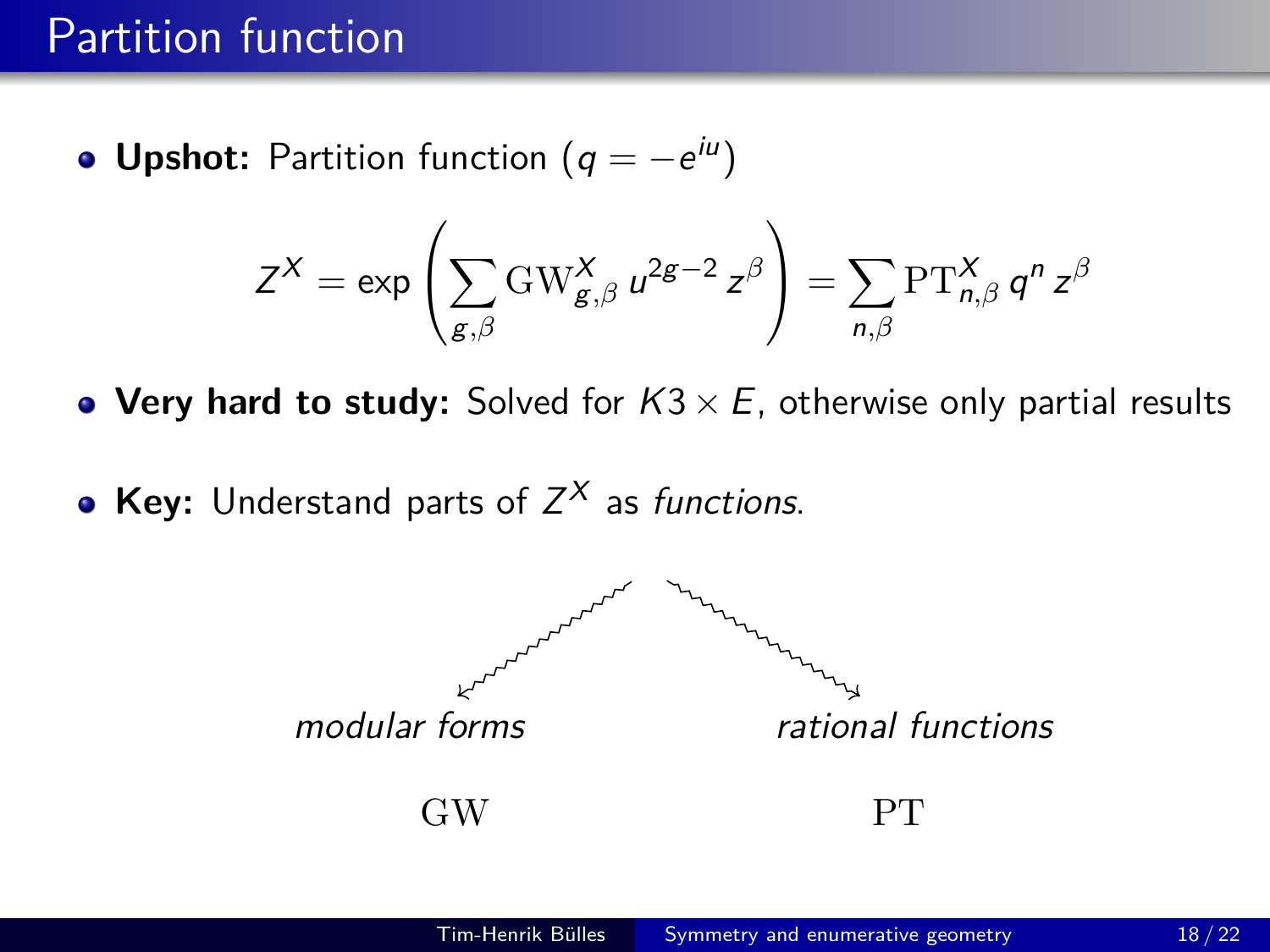- $S$  a K3 surface, can define descendent theory  $\mathrm{GW}_{\mathcal{g},\beta}^{\mathcal{S}}(\gamma)\in \mathbb{Q}$
- For K3-fibration  $\pi: X \to C$ , Noether–Lefschetz theory connects

$$
\mathrm{GW}^\mathcal{X}\xleftarrow{\phantom{X}\mathrm{NL}^\pi\phantom{X}}\mathrm{GW}^\mathcal{S}(\lambda)
$$

• For fixed genus g and divisibility  $m \in \mathbb{Z}_{>0}$  define generating series

$$
\mathrm{GW}_{g,m}^S(\gamma)=\sum_{h\geq 0}\mathrm{GW}_{g,\beta_{m,h}}^S(\gamma)\,q^{h-m}\in q^{-m}\,\mathbb{Q}[[q]]
$$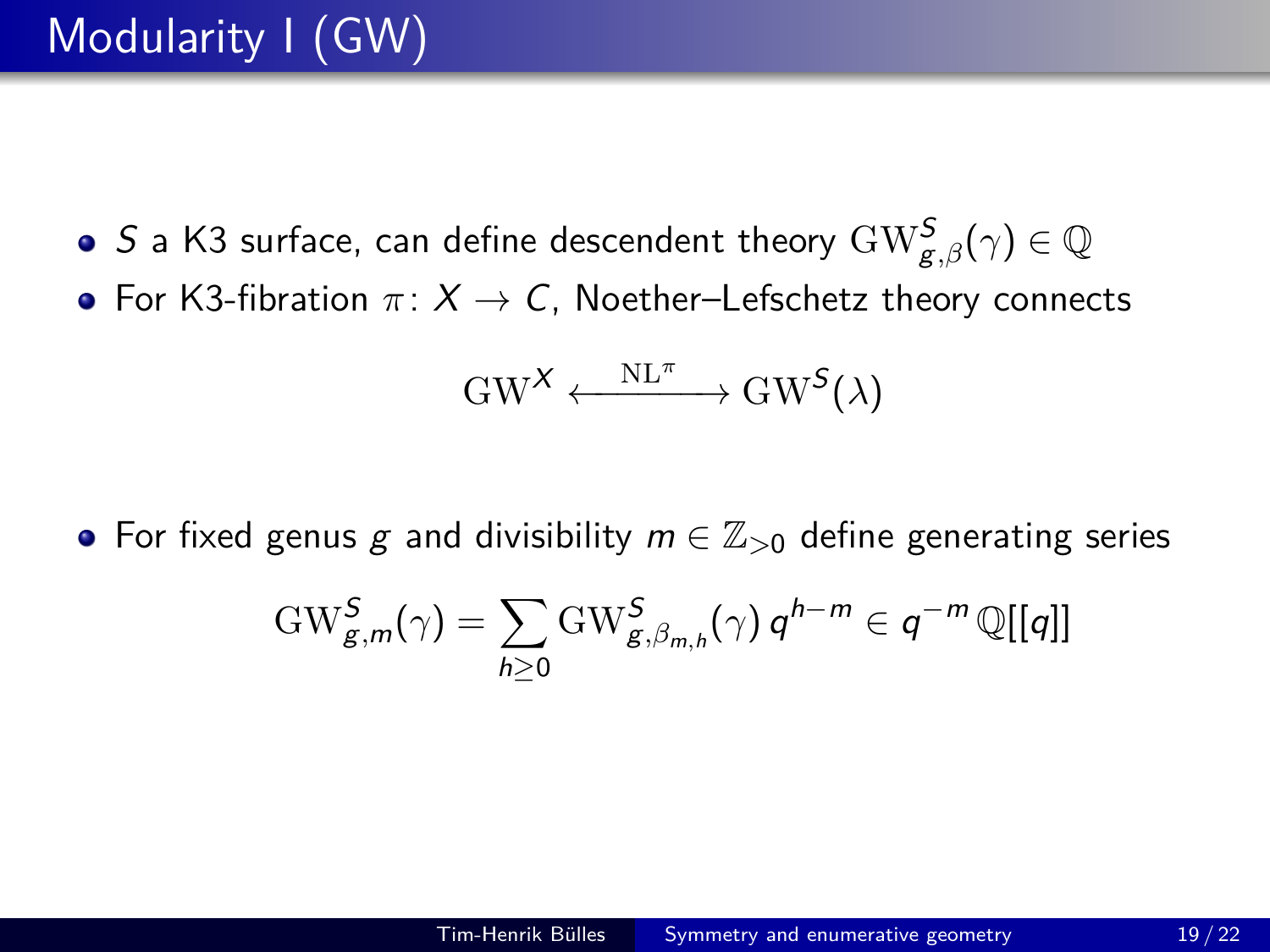Theorem (Maulik–Pandharipande–Thomas '10)

For  $m = 1$ , i.e. primitive curve classes,

$$
\operatorname{GW}_1^{\textsf{S}}(\gamma) \in \frac{1}{\Delta(q)}\operatorname{\mathsf{QMod}}\nolimits
$$

is the q-expansion of weakly holomorphic quasimodular form.

- Algorithm to compute all  $\mathrm{GW}^S$  for  $m=1$  [MPT, Johannes Schmitt et al.]
- **•** Conjectured to hold for all *m* ∈  $\mathbb{Z}_{>0}$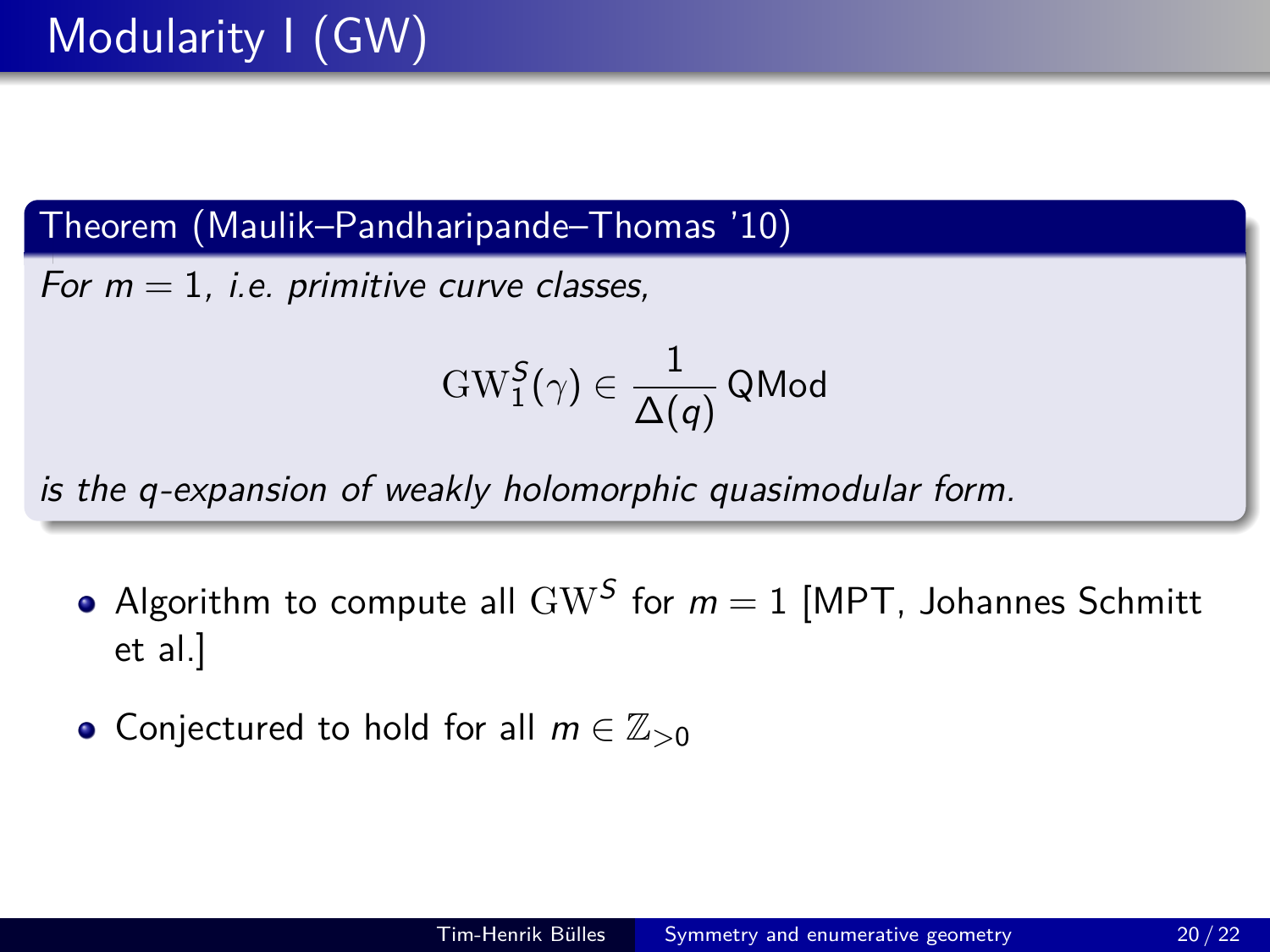#### Theorem (Bae-B. '20)

For divisibility two curve classes  $(m = 2)$ :

(i) Quasimodularity of level 2 in all genus, all descendents,

$$
\mathrm{GW}_2^S(\gamma) \in \frac{1}{\Delta(q)^2} \, \mathsf{QMod}(2)
$$

- (ii) Holomorphic anomaly equation (recursive structure for certain derivate of generating series)
- (iii) Extend algorithm [MPT] to compute all  $\text{GW}^{\mathcal{S}}_{\mathcal{g},2,h}(\gamma)$